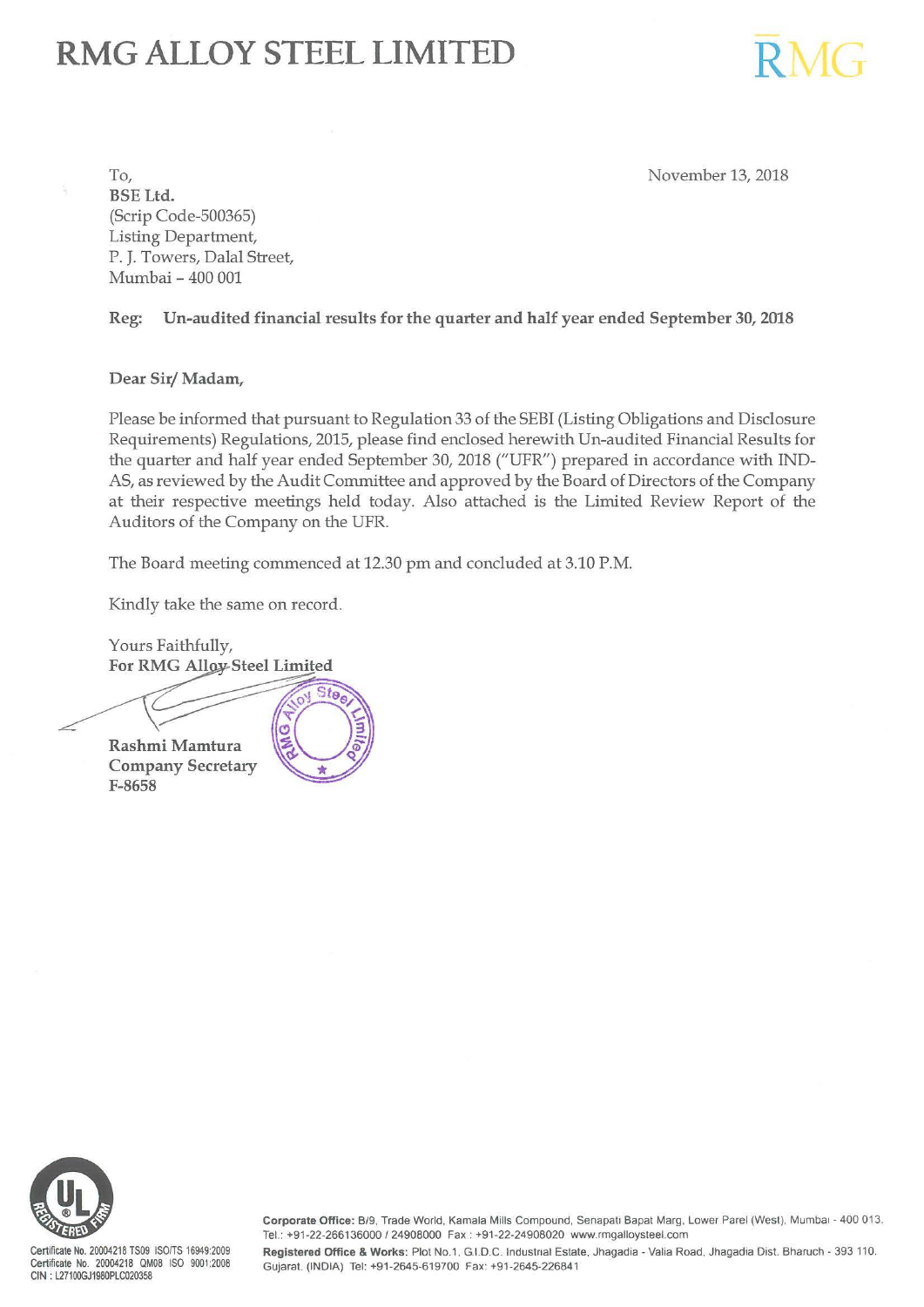### RMG ALLOY STEEL **LTD**

#### Regd. Office : Plot No. 1, GIDC Industrial Estate, Jhagadia, Dist. Bharuch, Gujarat-393110 Website : www.rmgalloysteel.com, Email 1D : allcompanysecretaryofnngl@welspun.com

CIN: I27100GJI 980PLC020358

STATEMENT OF UNAUDITED FINANCIAL RESULTS FOR THE QUARTER AND HALF YEAR ENDED 30TH SEPTEMBER 2018

|                |                                                                              |            |                          |                |                        |              | (Rs. In Lacs) |
|----------------|------------------------------------------------------------------------------|------------|--------------------------|----------------|------------------------|--------------|---------------|
|                |                                                                              |            | Quarter Ended            |                | <b>Half Year Ended</b> |              | Year Ended    |
|                |                                                                              | 30.09.2018 | 30.06.2018               | 30.09.2017     | 30.09.2018             | 30.09.2017   | 31.03.2018    |
| Sr. No         | Particulars                                                                  | Un-Audited |                          | Un-Audited     |                        | Audited      |               |
| 1              | Income                                                                       |            |                          |                |                        |              |               |
| a)             | Revenue from Operations                                                      | 13,006     | 11,046                   | 1,254          | 24,052                 | 5,644        | 24,009        |
| $\mathbf{b}$   | Other Income                                                                 | 56         | 196                      | 20             | 253                    | 232          | 468           |
|                | <b>Total Revenue</b>                                                         | 13,062     | 11,242                   | 1,274          | 24,305                 | 5,876        | 24,477        |
| $\overline{2}$ | <b>Expenses</b>                                                              |            |                          |                |                        |              |               |
| a)             | Cost of materials consumed                                                   | 7,556      | 7,076                    | 349            | 14,633                 | 2,984        | 14,624        |
| b              | Changes in inventories of finished goods, work in progress and stock in tra- | 1,063      | (481)                    | 483            | 582                    | (560)        | (1,109)       |
| $\mathbf{C}$   | Excise Duty on sale of goods                                                 |            |                          |                |                        | 483          | 483           |
| ď              | Employees benefits expenses                                                  | 662        | 474                      | 323            | 1,137                  | 676          | 1,428         |
| ë              | Depreciation and Amortisation expenses                                       | 168        | 163                      | 165            | 331                    | 329          | 661           |
| f              | Power & fuel                                                                 | 2,376      | 2,360                    | 523            | 4,735                  | 1,881        | 5,897         |
| g.             | <b>Finance Costs</b>                                                         | 130        | 539                      | 1,154          | 670                    | 2,308        | 4,683         |
| h)             | Consumption of stores & spares                                               | 1,802      | 1,475                    | 196            | 3,277                  | 503          | 2,413         |
| i)             | Other expenses                                                               | 710        | 717                      | 208            | 1,428                  | 449          | 1,348         |
|                | <b>Total Expense</b>                                                         | 14,467     | 12,323                   | 3,401          | 26,793                 | 9,053        | 30,428        |
| 3              | Profit/(Loss) before exceptional items and Tax (1-2)                         | (1, 405)   | (1,081)                  | (2,127)        | (2, 488)               | (3,177)      | (5,951)       |
| 4              | Exceptional Items {Refer note - 5 (a) and (b)}                               |            | 2,949                    | ×              | 2,949                  | $\mathbf{r}$ | 500           |
| 3              | Profit/(Loss) before tax (1-2)                                               | (1, 405)   | 1,868                    | (2,127)        | 461                    | (3,177)      | (5, 451)      |
| $\overline{4}$ | <b>Tax expenses</b>                                                          |            | $\overline{\phantom{a}}$ | $\blacksquare$ | $\bullet$ :            |              |               |
| 5              | Net Profit/(Loss) for the period (3-4)                                       | (1, 405)   | 1,868                    | (2,127)        | 461                    | (3,177)      | (5, 451)      |
| 6              | <b>Other Comprehensive Income</b>                                            |            |                          |                |                        |              |               |
| a              | Items that will be reclassified to profit or loss                            |            |                          |                |                        |              |               |
|                | Items that will not be reclassified to profit or loss                        | 3          | 3                        | (8)            | 6                      | (17)         | 13            |
|                | <b>Total Other Comprehensive Income Net of Income tax</b>                    | 3          | 3                        | (8)            | 6                      | (17)         | 13            |
|                | <b>Total Comprehensive Income for the period</b>                             | (1, 402)   | 1,871                    | (2, 135)       | 467                    | (3, 194)     | (5, 438)      |
| $7\phantom{.}$ | Paid-up equity share capital (Rs.6/- per equity share)                       | 20,802     | 20,802                   | 6,506          | 20,802                 | 6,506        | 6,506         |
| 8              | Earnings per share (Face Value of Rupees 6/ Each)                            |            |                          |                |                        |              |               |
|                | - Basic                                                                      | (0.46)     | 0.84                     | (2.13)         | 0.02                   | (3.26)       | (5.84)        |
|                | - Diluted                                                                    | (0.46)     | 0.67                     | (2.13)         | 0.01                   | (3.26)       | (5.84)        |
|                |                                                                              |            |                          |                |                        |              |               |

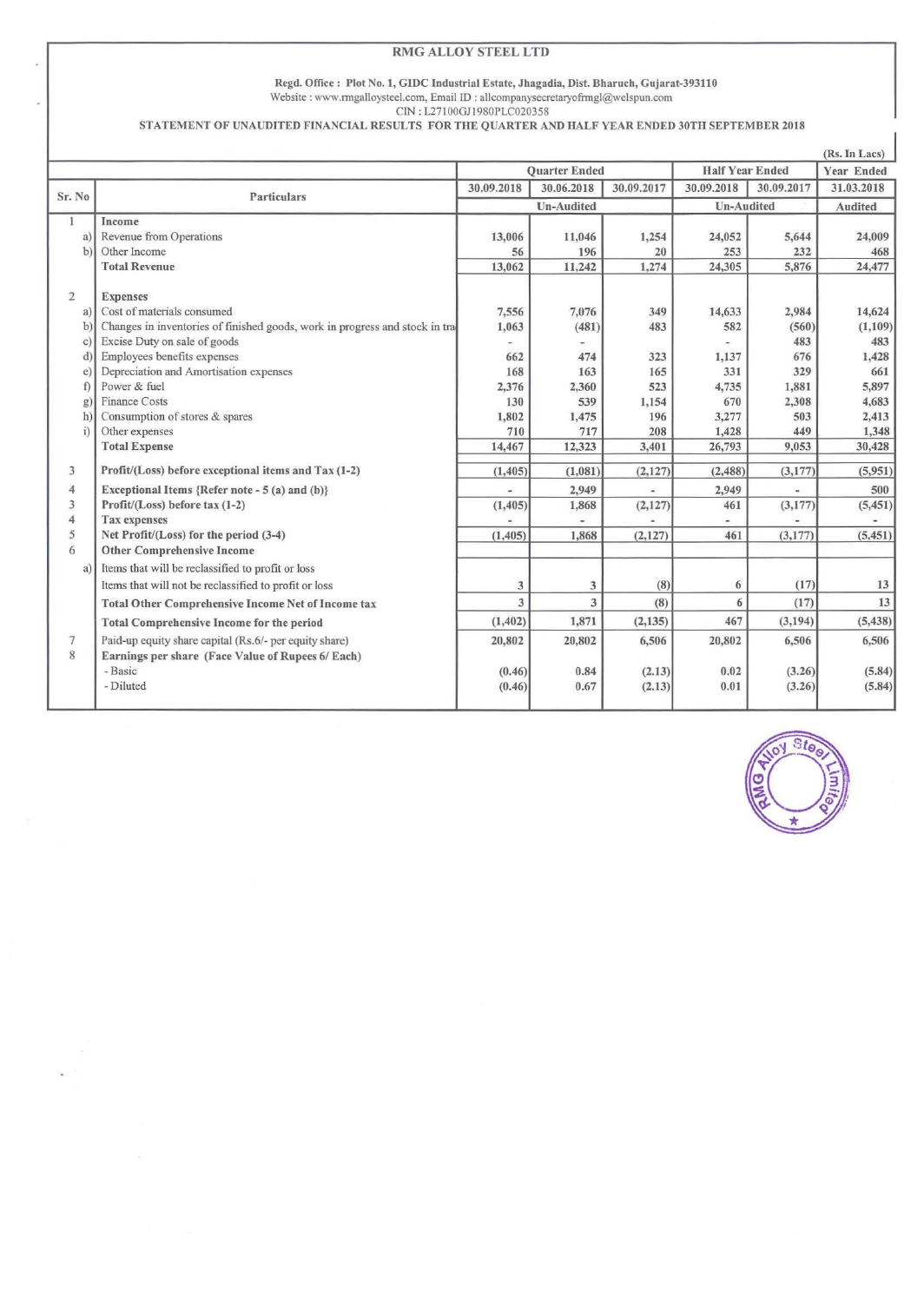#### STATEMENT OF ASSETS AND LIABILITIES

| As at 30th<br>As at 31st<br>Mar<br>Sep<br>Particulars<br>2018<br>2018<br>(Un-Audited)<br>(Audited)<br><b>ASSETS</b><br>I Non-current assets<br>(a) Property, Plant and Equipment<br>10,332<br>10,542<br>3,148<br>(b) Capital Work in Progress<br>714<br>(C) Intangible assets<br>$\overline{2}$<br>$\mathbf{0}$<br>192<br>(d) Income tax assets (net)<br>213<br>887<br>247<br>(e) Other non-current assets<br><b>Total non-current Assets</b><br>14,582<br>11,695<br><b>II</b> Current assets<br>(a) Inventories<br>6,786<br>(b) Financial assets<br>(i) Investments<br>u,<br>(ii) Trade receivables<br>11,590<br>3,641<br>(iii) Cash and cash equivalents<br>(iv) Bank Balance Other than Cash and Cash Equivalent<br>643<br>858<br>(c) Other current assets<br>23,518<br><b>Total Current Assets</b><br>(III) Assets Held For Sale<br>11<br>D<br><b>Total Assets</b><br>38,111<br><b>EQUITY AND LIABILITY</b><br><b>IV Equity</b><br>20,802<br>(a) Equity share capital<br>(b) Other equity<br>(41,660)<br>(c) Money received against warrants<br>2,082<br>(18, 776)<br><b>Total Equity</b><br>V Non-current liabilities<br>(a) Financial liabilities<br>(i) Borrowings<br>35,065<br>48,535<br>(ii) Other financial liabilities<br>775<br>267<br>159<br>(b) Long term Provisions<br>4,672<br>(c) Other non current liabilities<br>48,694<br><b>Total non-current liabilities</b><br>40,779<br><b>VI</b> Current liabilities<br>(a) Financial liabilities<br>1,792<br>(i) Short term borrowings<br>10,268<br>(ii) Trade payables<br>2,971<br>(iii) Other financial liabilities<br>(b) Other current liabilities<br>1,038<br>(c) Short term Provisions<br>38<br>16,108<br><b>Total current liabilities</b><br>TOTAL EQUITY AND LIABILITIES<br>38,111 |       |  | (Rs. In Lacs) |
|------------------------------------------------------------------------------------------------------------------------------------------------------------------------------------------------------------------------------------------------------------------------------------------------------------------------------------------------------------------------------------------------------------------------------------------------------------------------------------------------------------------------------------------------------------------------------------------------------------------------------------------------------------------------------------------------------------------------------------------------------------------------------------------------------------------------------------------------------------------------------------------------------------------------------------------------------------------------------------------------------------------------------------------------------------------------------------------------------------------------------------------------------------------------------------------------------------------------------------------------------------------------------------------------------------------------------------------------------------------------------------------------------------------------------------------------------------------------------------------------------------------------------------------------------------------------------------------------------------------------------------------------------------------------------------------------------------------------------------------------------|-------|--|---------------|
|                                                                                                                                                                                                                                                                                                                                                                                                                                                                                                                                                                                                                                                                                                                                                                                                                                                                                                                                                                                                                                                                                                                                                                                                                                                                                                                                                                                                                                                                                                                                                                                                                                                                                                                                                      |       |  |               |
|                                                                                                                                                                                                                                                                                                                                                                                                                                                                                                                                                                                                                                                                                                                                                                                                                                                                                                                                                                                                                                                                                                                                                                                                                                                                                                                                                                                                                                                                                                                                                                                                                                                                                                                                                      |       |  |               |
|                                                                                                                                                                                                                                                                                                                                                                                                                                                                                                                                                                                                                                                                                                                                                                                                                                                                                                                                                                                                                                                                                                                                                                                                                                                                                                                                                                                                                                                                                                                                                                                                                                                                                                                                                      | Sr No |  |               |
|                                                                                                                                                                                                                                                                                                                                                                                                                                                                                                                                                                                                                                                                                                                                                                                                                                                                                                                                                                                                                                                                                                                                                                                                                                                                                                                                                                                                                                                                                                                                                                                                                                                                                                                                                      |       |  |               |
|                                                                                                                                                                                                                                                                                                                                                                                                                                                                                                                                                                                                                                                                                                                                                                                                                                                                                                                                                                                                                                                                                                                                                                                                                                                                                                                                                                                                                                                                                                                                                                                                                                                                                                                                                      |       |  |               |
|                                                                                                                                                                                                                                                                                                                                                                                                                                                                                                                                                                                                                                                                                                                                                                                                                                                                                                                                                                                                                                                                                                                                                                                                                                                                                                                                                                                                                                                                                                                                                                                                                                                                                                                                                      |       |  |               |
|                                                                                                                                                                                                                                                                                                                                                                                                                                                                                                                                                                                                                                                                                                                                                                                                                                                                                                                                                                                                                                                                                                                                                                                                                                                                                                                                                                                                                                                                                                                                                                                                                                                                                                                                                      |       |  |               |
|                                                                                                                                                                                                                                                                                                                                                                                                                                                                                                                                                                                                                                                                                                                                                                                                                                                                                                                                                                                                                                                                                                                                                                                                                                                                                                                                                                                                                                                                                                                                                                                                                                                                                                                                                      |       |  |               |
|                                                                                                                                                                                                                                                                                                                                                                                                                                                                                                                                                                                                                                                                                                                                                                                                                                                                                                                                                                                                                                                                                                                                                                                                                                                                                                                                                                                                                                                                                                                                                                                                                                                                                                                                                      |       |  |               |
|                                                                                                                                                                                                                                                                                                                                                                                                                                                                                                                                                                                                                                                                                                                                                                                                                                                                                                                                                                                                                                                                                                                                                                                                                                                                                                                                                                                                                                                                                                                                                                                                                                                                                                                                                      |       |  |               |
|                                                                                                                                                                                                                                                                                                                                                                                                                                                                                                                                                                                                                                                                                                                                                                                                                                                                                                                                                                                                                                                                                                                                                                                                                                                                                                                                                                                                                                                                                                                                                                                                                                                                                                                                                      |       |  |               |
|                                                                                                                                                                                                                                                                                                                                                                                                                                                                                                                                                                                                                                                                                                                                                                                                                                                                                                                                                                                                                                                                                                                                                                                                                                                                                                                                                                                                                                                                                                                                                                                                                                                                                                                                                      |       |  |               |
|                                                                                                                                                                                                                                                                                                                                                                                                                                                                                                                                                                                                                                                                                                                                                                                                                                                                                                                                                                                                                                                                                                                                                                                                                                                                                                                                                                                                                                                                                                                                                                                                                                                                                                                                                      |       |  |               |
|                                                                                                                                                                                                                                                                                                                                                                                                                                                                                                                                                                                                                                                                                                                                                                                                                                                                                                                                                                                                                                                                                                                                                                                                                                                                                                                                                                                                                                                                                                                                                                                                                                                                                                                                                      |       |  |               |
|                                                                                                                                                                                                                                                                                                                                                                                                                                                                                                                                                                                                                                                                                                                                                                                                                                                                                                                                                                                                                                                                                                                                                                                                                                                                                                                                                                                                                                                                                                                                                                                                                                                                                                                                                      |       |  | 6,504         |
|                                                                                                                                                                                                                                                                                                                                                                                                                                                                                                                                                                                                                                                                                                                                                                                                                                                                                                                                                                                                                                                                                                                                                                                                                                                                                                                                                                                                                                                                                                                                                                                                                                                                                                                                                      |       |  |               |
|                                                                                                                                                                                                                                                                                                                                                                                                                                                                                                                                                                                                                                                                                                                                                                                                                                                                                                                                                                                                                                                                                                                                                                                                                                                                                                                                                                                                                                                                                                                                                                                                                                                                                                                                                      |       |  | 6,711         |
|                                                                                                                                                                                                                                                                                                                                                                                                                                                                                                                                                                                                                                                                                                                                                                                                                                                                                                                                                                                                                                                                                                                                                                                                                                                                                                                                                                                                                                                                                                                                                                                                                                                                                                                                                      |       |  | 8,002         |
|                                                                                                                                                                                                                                                                                                                                                                                                                                                                                                                                                                                                                                                                                                                                                                                                                                                                                                                                                                                                                                                                                                                                                                                                                                                                                                                                                                                                                                                                                                                                                                                                                                                                                                                                                      |       |  | 24,258        |
|                                                                                                                                                                                                                                                                                                                                                                                                                                                                                                                                                                                                                                                                                                                                                                                                                                                                                                                                                                                                                                                                                                                                                                                                                                                                                                                                                                                                                                                                                                                                                                                                                                                                                                                                                      |       |  | 184           |
|                                                                                                                                                                                                                                                                                                                                                                                                                                                                                                                                                                                                                                                                                                                                                                                                                                                                                                                                                                                                                                                                                                                                                                                                                                                                                                                                                                                                                                                                                                                                                                                                                                                                                                                                                      |       |  | 699           |
|                                                                                                                                                                                                                                                                                                                                                                                                                                                                                                                                                                                                                                                                                                                                                                                                                                                                                                                                                                                                                                                                                                                                                                                                                                                                                                                                                                                                                                                                                                                                                                                                                                                                                                                                                      |       |  | 46,358        |
|                                                                                                                                                                                                                                                                                                                                                                                                                                                                                                                                                                                                                                                                                                                                                                                                                                                                                                                                                                                                                                                                                                                                                                                                                                                                                                                                                                                                                                                                                                                                                                                                                                                                                                                                                      |       |  |               |
|                                                                                                                                                                                                                                                                                                                                                                                                                                                                                                                                                                                                                                                                                                                                                                                                                                                                                                                                                                                                                                                                                                                                                                                                                                                                                                                                                                                                                                                                                                                                                                                                                                                                                                                                                      |       |  | 58,053        |
|                                                                                                                                                                                                                                                                                                                                                                                                                                                                                                                                                                                                                                                                                                                                                                                                                                                                                                                                                                                                                                                                                                                                                                                                                                                                                                                                                                                                                                                                                                                                                                                                                                                                                                                                                      |       |  |               |
|                                                                                                                                                                                                                                                                                                                                                                                                                                                                                                                                                                                                                                                                                                                                                                                                                                                                                                                                                                                                                                                                                                                                                                                                                                                                                                                                                                                                                                                                                                                                                                                                                                                                                                                                                      |       |  |               |
|                                                                                                                                                                                                                                                                                                                                                                                                                                                                                                                                                                                                                                                                                                                                                                                                                                                                                                                                                                                                                                                                                                                                                                                                                                                                                                                                                                                                                                                                                                                                                                                                                                                                                                                                                      |       |  | 6,506         |
|                                                                                                                                                                                                                                                                                                                                                                                                                                                                                                                                                                                                                                                                                                                                                                                                                                                                                                                                                                                                                                                                                                                                                                                                                                                                                                                                                                                                                                                                                                                                                                                                                                                                                                                                                      |       |  | (39, 088)     |
|                                                                                                                                                                                                                                                                                                                                                                                                                                                                                                                                                                                                                                                                                                                                                                                                                                                                                                                                                                                                                                                                                                                                                                                                                                                                                                                                                                                                                                                                                                                                                                                                                                                                                                                                                      |       |  |               |
|                                                                                                                                                                                                                                                                                                                                                                                                                                                                                                                                                                                                                                                                                                                                                                                                                                                                                                                                                                                                                                                                                                                                                                                                                                                                                                                                                                                                                                                                                                                                                                                                                                                                                                                                                      |       |  | (32, 582)     |
|                                                                                                                                                                                                                                                                                                                                                                                                                                                                                                                                                                                                                                                                                                                                                                                                                                                                                                                                                                                                                                                                                                                                                                                                                                                                                                                                                                                                                                                                                                                                                                                                                                                                                                                                                      |       |  |               |
|                                                                                                                                                                                                                                                                                                                                                                                                                                                                                                                                                                                                                                                                                                                                                                                                                                                                                                                                                                                                                                                                                                                                                                                                                                                                                                                                                                                                                                                                                                                                                                                                                                                                                                                                                      |       |  |               |
|                                                                                                                                                                                                                                                                                                                                                                                                                                                                                                                                                                                                                                                                                                                                                                                                                                                                                                                                                                                                                                                                                                                                                                                                                                                                                                                                                                                                                                                                                                                                                                                                                                                                                                                                                      |       |  |               |
|                                                                                                                                                                                                                                                                                                                                                                                                                                                                                                                                                                                                                                                                                                                                                                                                                                                                                                                                                                                                                                                                                                                                                                                                                                                                                                                                                                                                                                                                                                                                                                                                                                                                                                                                                      |       |  |               |
|                                                                                                                                                                                                                                                                                                                                                                                                                                                                                                                                                                                                                                                                                                                                                                                                                                                                                                                                                                                                                                                                                                                                                                                                                                                                                                                                                                                                                                                                                                                                                                                                                                                                                                                                                      |       |  |               |
|                                                                                                                                                                                                                                                                                                                                                                                                                                                                                                                                                                                                                                                                                                                                                                                                                                                                                                                                                                                                                                                                                                                                                                                                                                                                                                                                                                                                                                                                                                                                                                                                                                                                                                                                                      |       |  |               |
|                                                                                                                                                                                                                                                                                                                                                                                                                                                                                                                                                                                                                                                                                                                                                                                                                                                                                                                                                                                                                                                                                                                                                                                                                                                                                                                                                                                                                                                                                                                                                                                                                                                                                                                                                      |       |  |               |
|                                                                                                                                                                                                                                                                                                                                                                                                                                                                                                                                                                                                                                                                                                                                                                                                                                                                                                                                                                                                                                                                                                                                                                                                                                                                                                                                                                                                                                                                                                                                                                                                                                                                                                                                                      |       |  |               |
|                                                                                                                                                                                                                                                                                                                                                                                                                                                                                                                                                                                                                                                                                                                                                                                                                                                                                                                                                                                                                                                                                                                                                                                                                                                                                                                                                                                                                                                                                                                                                                                                                                                                                                                                                      |       |  |               |
|                                                                                                                                                                                                                                                                                                                                                                                                                                                                                                                                                                                                                                                                                                                                                                                                                                                                                                                                                                                                                                                                                                                                                                                                                                                                                                                                                                                                                                                                                                                                                                                                                                                                                                                                                      |       |  | 27,779        |
|                                                                                                                                                                                                                                                                                                                                                                                                                                                                                                                                                                                                                                                                                                                                                                                                                                                                                                                                                                                                                                                                                                                                                                                                                                                                                                                                                                                                                                                                                                                                                                                                                                                                                                                                                      |       |  | 7,470         |
|                                                                                                                                                                                                                                                                                                                                                                                                                                                                                                                                                                                                                                                                                                                                                                                                                                                                                                                                                                                                                                                                                                                                                                                                                                                                                                                                                                                                                                                                                                                                                                                                                                                                                                                                                      |       |  | 6,330         |
|                                                                                                                                                                                                                                                                                                                                                                                                                                                                                                                                                                                                                                                                                                                                                                                                                                                                                                                                                                                                                                                                                                                                                                                                                                                                                                                                                                                                                                                                                                                                                                                                                                                                                                                                                      |       |  | 324           |
|                                                                                                                                                                                                                                                                                                                                                                                                                                                                                                                                                                                                                                                                                                                                                                                                                                                                                                                                                                                                                                                                                                                                                                                                                                                                                                                                                                                                                                                                                                                                                                                                                                                                                                                                                      |       |  | 38            |
|                                                                                                                                                                                                                                                                                                                                                                                                                                                                                                                                                                                                                                                                                                                                                                                                                                                                                                                                                                                                                                                                                                                                                                                                                                                                                                                                                                                                                                                                                                                                                                                                                                                                                                                                                      |       |  | 41,941        |
|                                                                                                                                                                                                                                                                                                                                                                                                                                                                                                                                                                                                                                                                                                                                                                                                                                                                                                                                                                                                                                                                                                                                                                                                                                                                                                                                                                                                                                                                                                                                                                                                                                                                                                                                                      |       |  | 58,053        |

#### Notes:

- 1 The above results have been reviewed by the Audit Committee and thereafter were approved and taken on record by the Board of Directors at its meeting held on 13th November, 2018.
- 2 The Company is engaged in the business of steel & steel products which in the opinion of the Management is considered the only business segment in the context of IND AS 108 on "Operating Segment", as specified under section 133 of Companies Act, 20 13, read with the Companies (Indian Accounting Standards) Rules, 20 15.
- 3 As the deferred tax asset is higher than the deferred tax liability as computed in accordance with the lND AS 12, specified under section 133 of Companies Act, 2013, read with the Companies (Indian Accounting Standards) Rules, 2015, the Company, as a matter of prudence, has not recognised any deferred tax asset.
- 4 With the ongoing fund raising activities through preferential allotment of shares and warrants to Welspun Steel Limited & other investors and the amount raised have been / will be utilized mainly for repayment of borrowings, augmentation of working capital and capex for offering new / improved product range, there is significant reduction of debt and interest burden and better potential from the product range. Accordingly, inspite of negative net worth of the Company, the financial result have been prepared on a going concern basis and no adjustments are required to the carrying amount of assets and liabilities. This matter has been referred to by Auditors in the report as matter of emphasis.
- 5 a) During the quarter ended 30th June 2018, the Company paid Rs.29,458 Lacs to lenders and got waiver of Rs. 3,091 Lacs. In the year ended on 31st March 2018, the Company paid Rs.2,264 Lacs and got waiver of Rs. 500 Lacs.
	- b) As per the recent Judgement of Supreme Court of India in case of Civil Appeal Nos 13047-13048 of 2017 held that reduction in input tax credit in case of sale in course of inter-state would be applied whenever à case gets covered by sub-clause (ii) and again when sub-clause (iii) of section 11(3) of Gujarat Value Added tax Act, 2003 is attracted. Accordingly during the quarter ended 30th June 2018 the Company has calculated and reversed Vat refundable amount of Rs 141.78 lacs pertaining to the earlier years. S

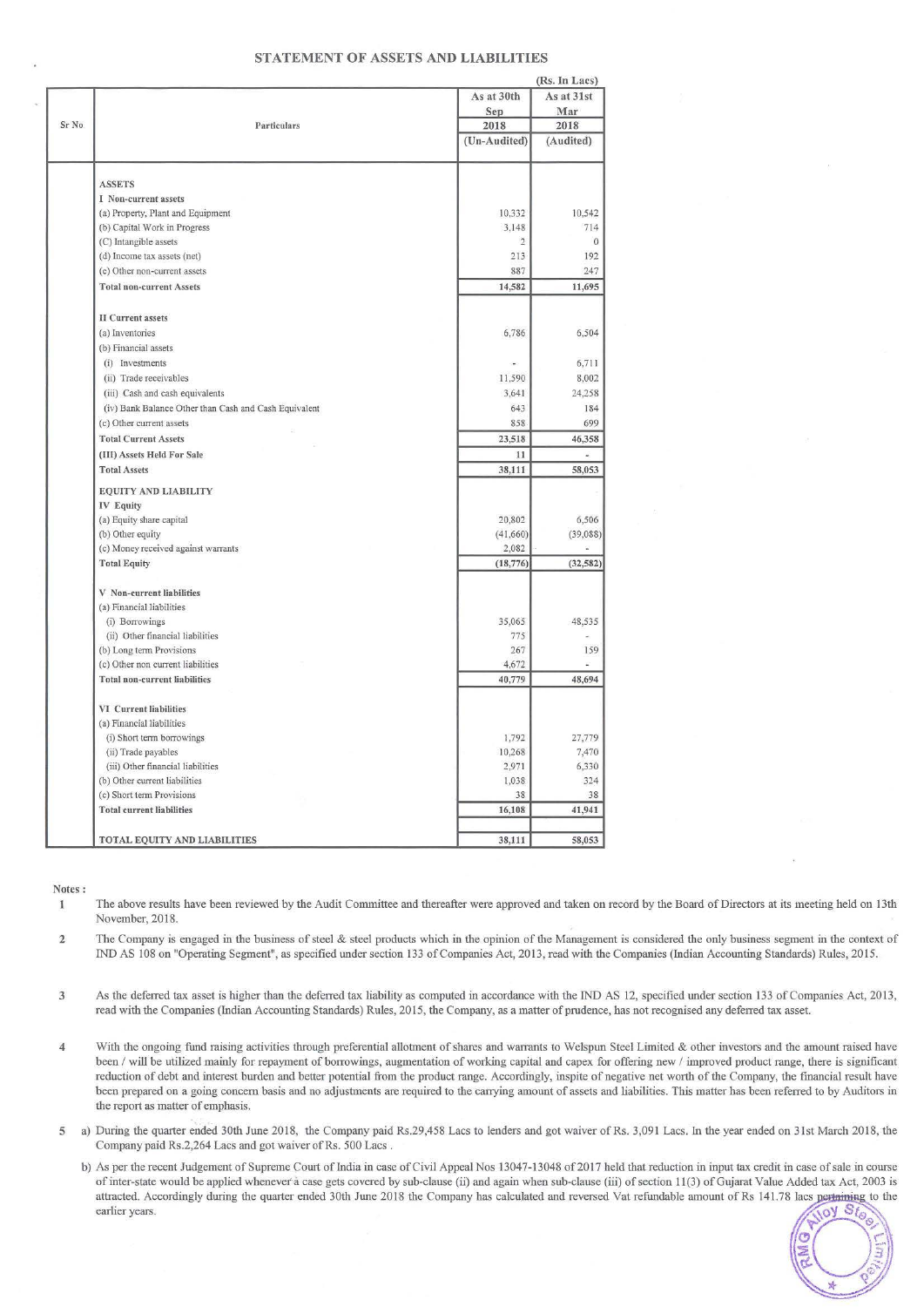- 6 On June I, 2018, the Nomination and Remuneration Committee has granted 17,82,000 employees stock options to the eligible employees under "RMG Alloy Steel Limited Employees Stock Option (Senior Management Personnel) Plan · 20 18" each Option giving the right but not obligation to the holder to opt for one fully paid-up Equity Share in the Company of face value of Rs.6/- each fully paid up in terms of the Scheme and grant letter.
- 7 With effect from 1st April 2018, the Company has adopted Ind AS 115, 'Revenue from Contracts with Customers'. The Company has applied cumulative effect method which does not require comparative information to be restated in the above standalone financial results. Further, the standard is applied retrospectively only to contracts that were not completed as at the date of initial application (i.e. 1st April, 2018). There is no significant net impact on retained earnings as at 1st April, 2018 and net loss / profit for the Quarter and Half Year ended 30th September, 2018.
	- 8 The figures for the previous periods have been regrouped / rearranged, wherever necessary, to make them comparable.

Date: 13th November 2018<br>Place: Mumbai Mumbai